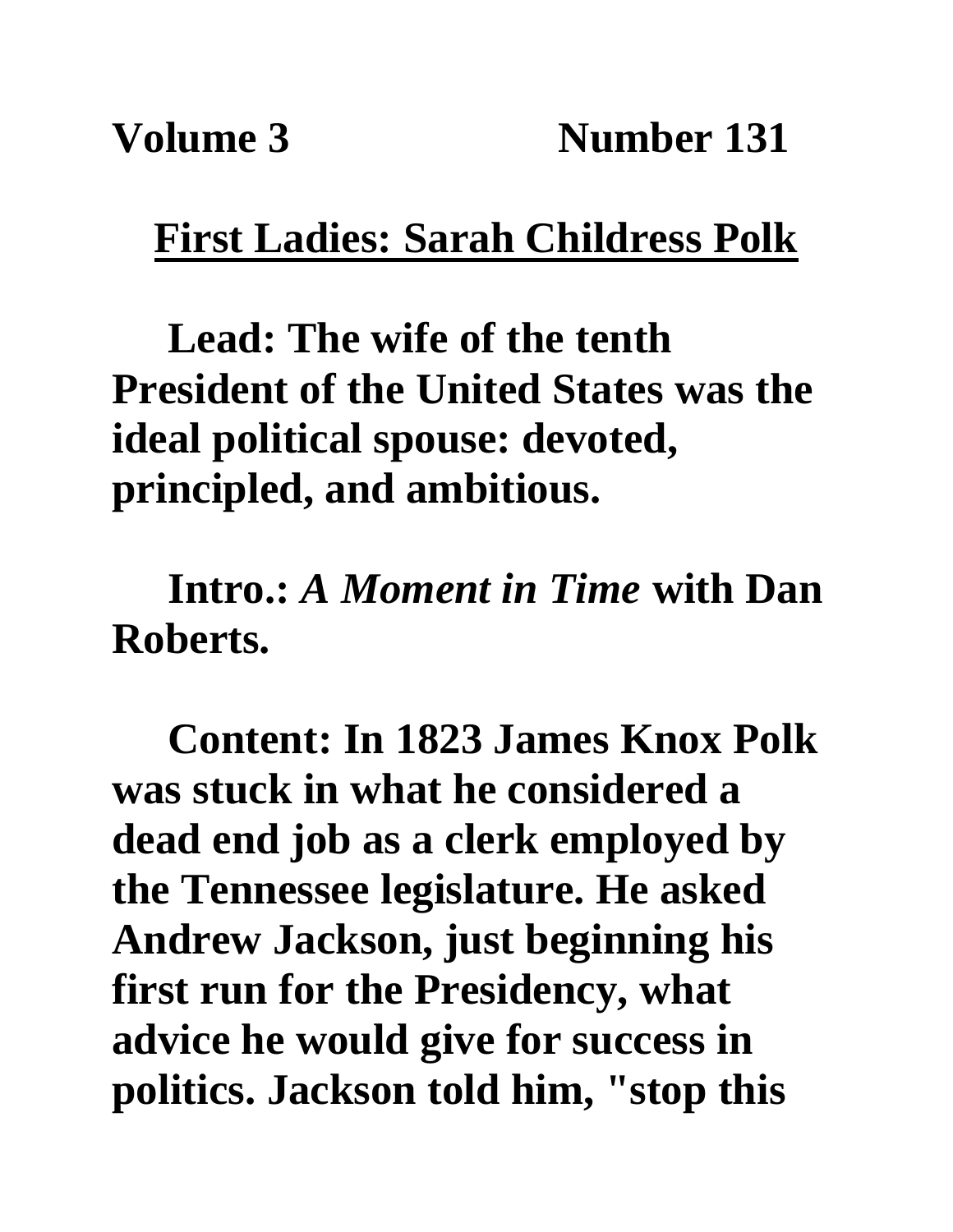**philandering...settle down as a sober married man." "Which lady shall I choose?" asked Polk. "The one who will never give you no trouble," replied Jackson, "you know her well." "You mean Sarah Childress?" Polk asked, thought a minute, went out and asked her to marry him. He never regretted the choice.**

**Sarah was the daughter of a wellto-do merchant and planter from Murfreesboro, Tennessee. Joel Childress made sure his daughter received an excellent education. He sent her back east to school at a Moravian Academy for Females in Salem, North Carolina. In addition to the fine schooling, unusual for a woman of the day, she got religion and**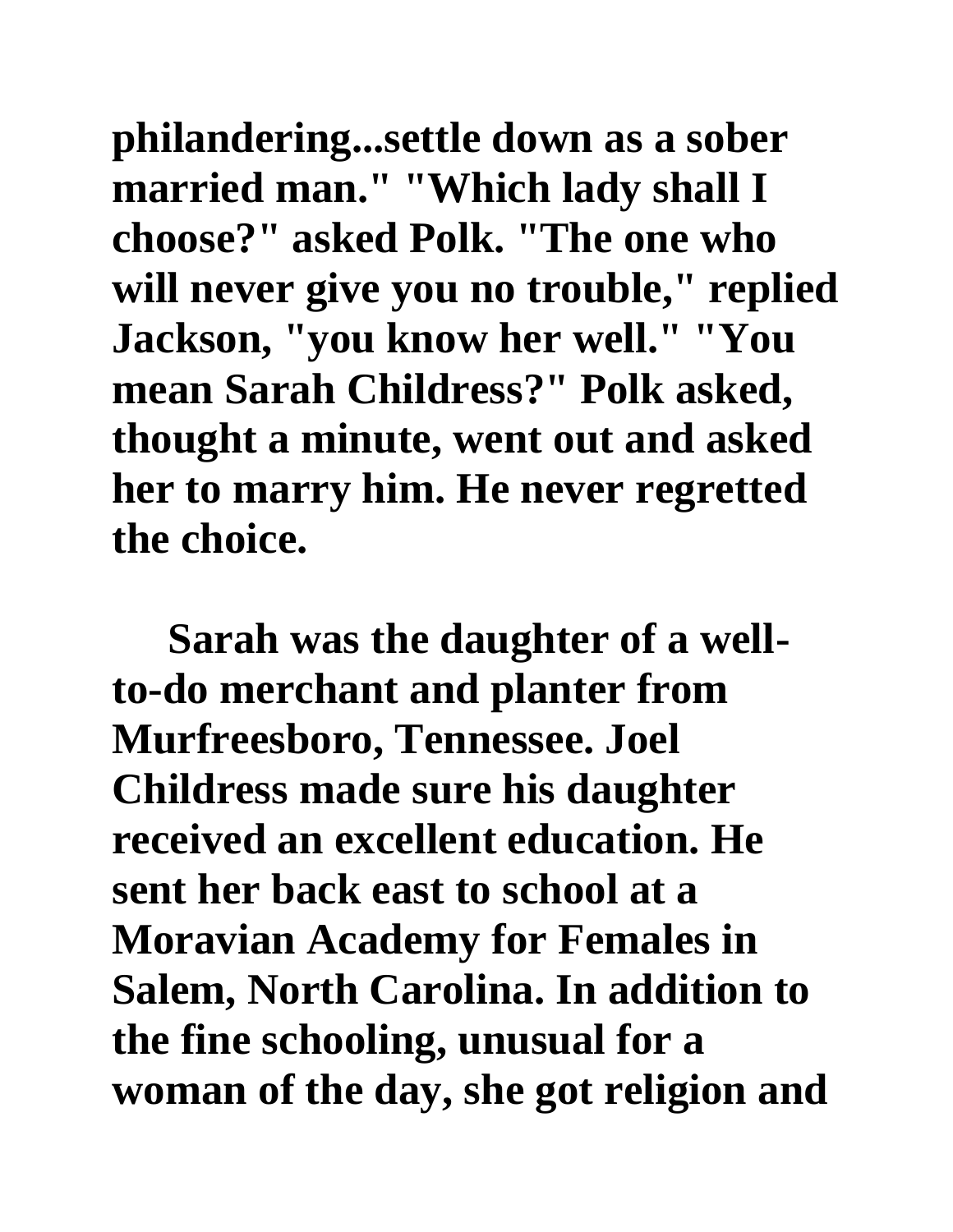**developed into a devout and austere Presbyterian. Sarah Childress was ambitious, she accepted the proposal of young James Polk on the condition that he would run for the state House of Representatives. After hesitating, he made the plunge and won. They were married in 1824 and by the next year had moved up to the U.S. House of Representatives and to the national political stage.**

**In 1844 Polk won the nomination of the Whig Party and the Presidency. While he was in the White House Sarah did all she could to carry through his program to expand the United States out to the Pacific Coast. She served as his informal private secretary and shared his absolute**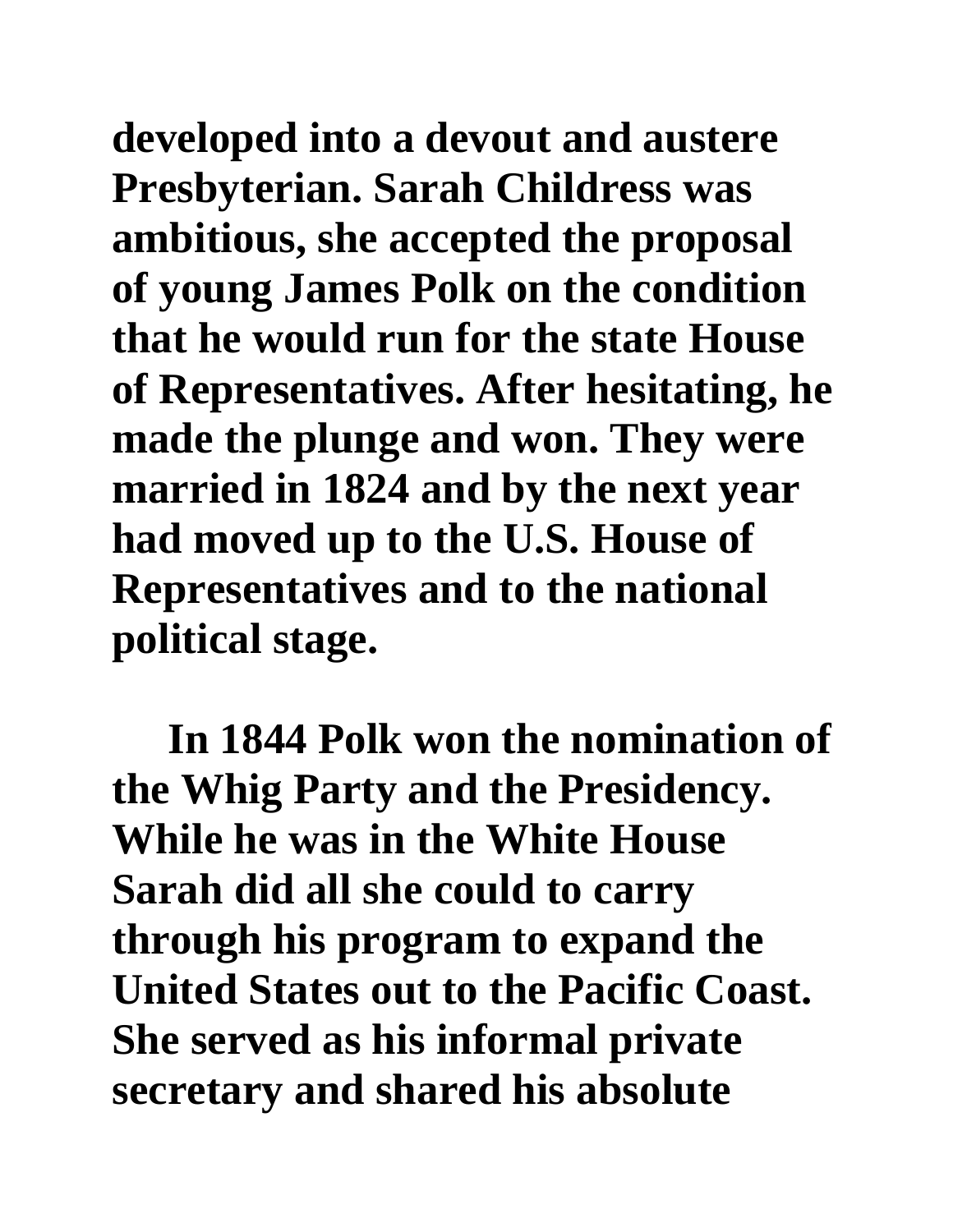**confidence. She was a Sabbatarian and discouraged business in the Executive mansion on Sundays. People quickly learned to avoid the White House on that day or they would be invited to attend church with the President and his formidable First Lady.** 

**After leaving office in 1849 President Polk's health collapsed and he died at fifty-five. Sarah Polk never re-married and spent the balance of her 88 years in devoted service to his memory.**

**At the University of Richmond, this is Dan Roberts.**